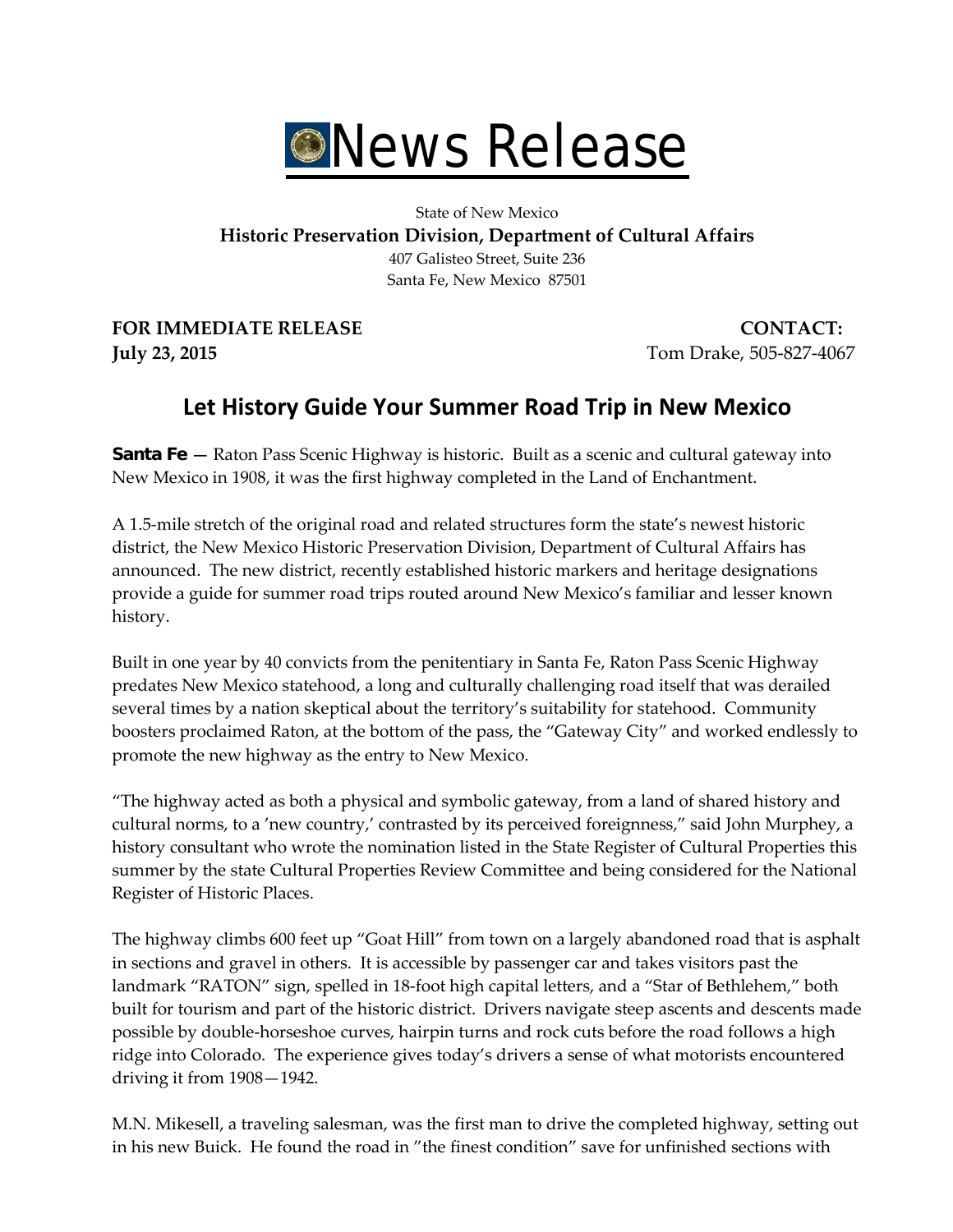"dangerous jump offs of several feet that made autoing very exciting," according to the *Raton Reporter*. In the 1920s the road was improved and the paper predicted the view overlooking the city would be "talked of by thousands of tourists… the picture which spreads before them when they reach the hilltop will form one of the most delightful recollections of their trip out here."

The highway is an historic engineering and transportation achievement and symbolizes political, state and local government forces at work. It represents a commitment to provide safe passage into New Mexico, essentially ushering the state into the era of automobile travel and related commerce. Renamed U.S. 85 in 1926, the corridor historically provided passage through the mountains for centuries until it largely was abandoned in 1942 for a less treacherous route through Trinidad and into New Mexico now used by I-25.

Before ascending Goat Hill, stop at the Raton Visitor Center off of Interstate 25 to read the Official Scenic Historic Marker about the Locomobile, credited as the first automobile driven into New Mexico via an unimproved wagon road that became Raton Pass Scenic Highway. Robert L. Dodson, of Albuquerque, and a company representative drove the vehicle, a gasoline-fueled and steam- powered car built in the U.S. from 1899–1929, from Denver to Raton in five days in 1900. According to early newspaper accounts the Locomobile was initially banned from Albuquerque streets because it scared horses.

The "First Automobile in New Mexico" historic marker began as a family story that was researched by Dodson's great grandson Doug and his wife Vicki Sylvester, of La Jolla, California. They worked with HPD, the CPRC and researched the history through several libraries and newspapers. The couple traveled to various parts of New Mexico several times for two years to verify the history as it appears on the historic marker installed by the New Mexico Department of Transportation District 4 in 2013.

## **Southeastern New Mexico and the Capitan Mountains**

Two new historic markers approved by the CPRC will provide users of popular Baca Campground in the Capitan Mountains some insight into why a lone, well-crafted chimney stands sentinel over a designated primitive campsite. The "Camp Raton-Baca Campground" marker gives insight into a lesser known part of New Mexico's 20<sup>th</sup> century history, while "Lucy Leper Shaw, 1886–1974" is about the accomplished woman director of one of the most successful camps for young women during the Great Depression.

Nominated by Lincoln National Forest archaeologist Mark Gutzman, the "Raton Ranch—Baca Campground" marker resulted from his research at the National Archives in Washington, D.C. The 22-acre site was privately owned as Raton Ranch but deeded to the U.S. Forest Service in 1927. Archaeological research indicates the remote site in Baca Canyon wasn't built on until a short-lived Civilian Conservation Corps camp went up in 1933. Named Camp Saturnino Baca for the Civil War captain and politician who sponsored the bill creating Lincoln County in the Territorial Legislature, the CCC abandoned it months after it opened, taking most of the equipment and furnishings to establish work camps for young men elsewhere in New Mexico.

About the same time, Lucy Leper Shaw and her husband, A. K., moved to New Mexico from New York City for his health. The first woman investment counsellor at Banker's Trust Co., Mrs. Shaw was educated at the Art Institute in Chicago and Columbia University, and also worked in social services.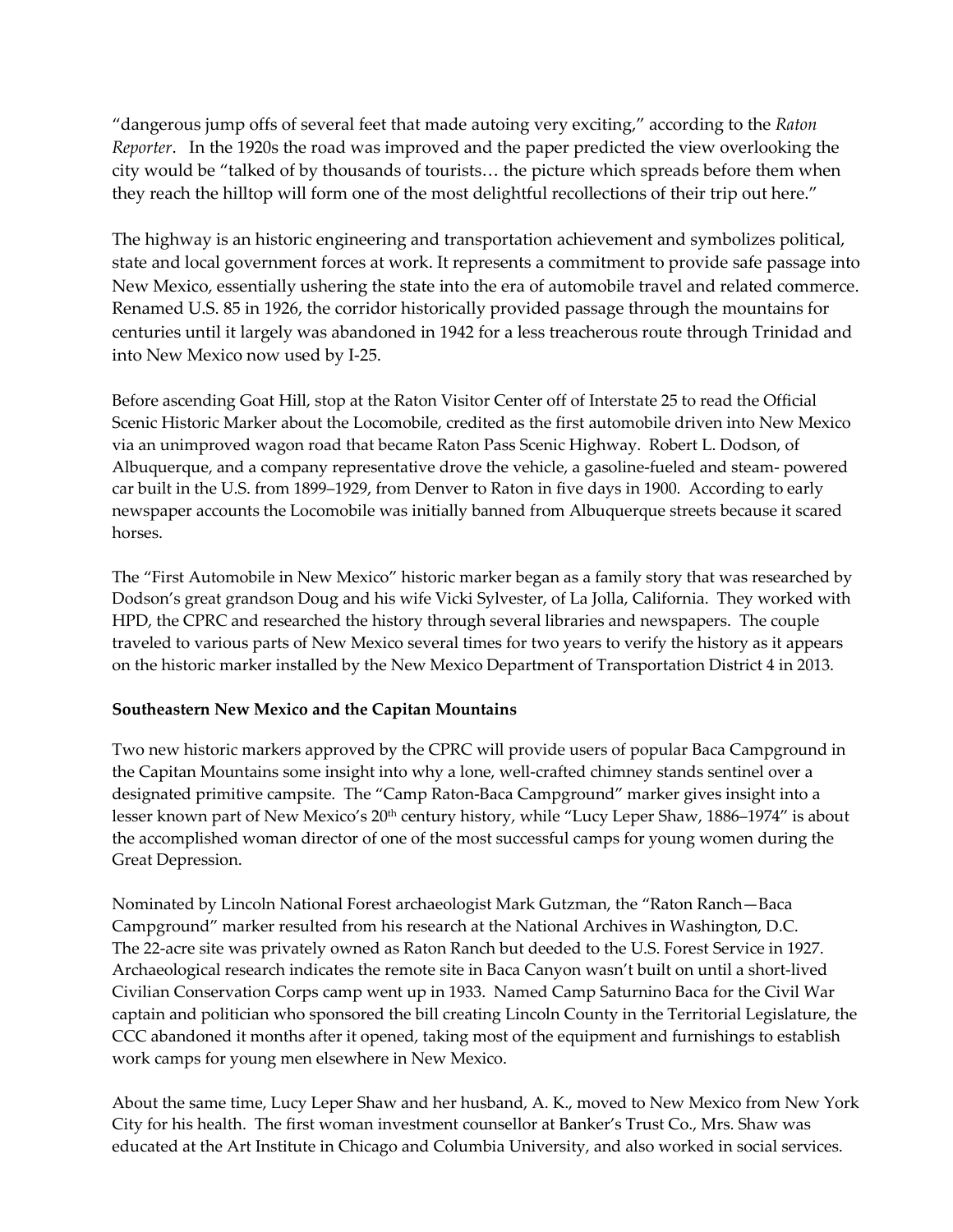Dismayed at the poverty and bleak future she saw for many young women in Depression-era New Mexico, Mrs. Shaw heeded First Lady Eleanor Roosevelt's call to establish camps for young women in the same vein as the CCC camps where young men learned skills that could carry them through life.

The Shaws pieced the camp back together with surplus furniture from Fort Bayard and reassembled broken kitchen equipment. Mrs. Shaw traveled the state meeting families devastated by the 1930s economy and, after strong initial resistance from most parents, rounded- up 150 girls for the first session at her rechristened Camp Capitan in 1935.

It became one of the most successful camps in the nation for young girls and women aged 16-25. Written up in national publications, more than 2,000 girls—most of them from New Mexico— went through the camp's program in a five-and-one-half-years period. Of the approximately 90 camps established under the National Youth Administration, many ceased operating by 1937. But Lucy Shaw kept Capitan going into 1940, and much of its success was attributed to Mrs. Shaw's business acumen and her program's incorporation of Hispanic culture. Camp Capitan was one of the few of its type to operate year round and on budget.

The young women learned stenography, typing, and *colcha* embroidery. They sewed flags for every school in New Mexico and made clothing for the Carrie Tingley Hospital for Crippled Children in Hot Springs, now a veterans' hospital in Truth or Consequences. The camp was commissioned to create tin chandeliers and wall sconces in the traditional Spanish tradition for the new visitor center at White Sands National Monument, which still are in use today. And, they built the still-standing masonry chimney for the Shaws' home, since demolished, a building that doubled as the home economics classroom for the camp. In 1940, New Mexico celebrated the Cuarto Centennial of the Coronado expedition and the young women staged their interpretation of Gilbert and Sullivan's *The Mikado,*  called it "*El Mayordomo*" and performed it for more than 2,500 people in Spanish and English.

But the nation was retooling itself for war and camps like Capitan became less of a funding priority; the performance proved to be the camp's swan song. After the camp closed, Lucy Shaw became director of the NYA resident program in Phoenix. The Shaws later settled in Albuquerque where they lived the rest of their lives, and are buried at the city's Sandia Memory Gardens cemetery in the city's Northeast Heights.

Shortly after the bombing of Pearl Harbor, every Japanese railroad family in Clovis was rounded up and relocated to the Shaws camp, which reassumed the name Camp Raton and operated as an internment camp for about one year before it was abandoned for good. Access to the campground is via the intersection of U.380 and Lincoln Co. Rd. C002, also the eventual location of the two historic markers.

Travel east on the highway for about 25 miles to access N.M. 349. Near the White Oaks Cemetery is a recently installed historic marker commemorating "Susan McSween Barber 'Cattle Queen of New Mexico," 1845—1931."

McSween and her first husband, Alexander, figured prominently in the Lincoln County War, in which he was killed. Her home was subsequently burned down by the Santa Fe Ring and she ended up nearly penniless. With her second husband, George Barber, she began the Three Rivers Ranch. Most